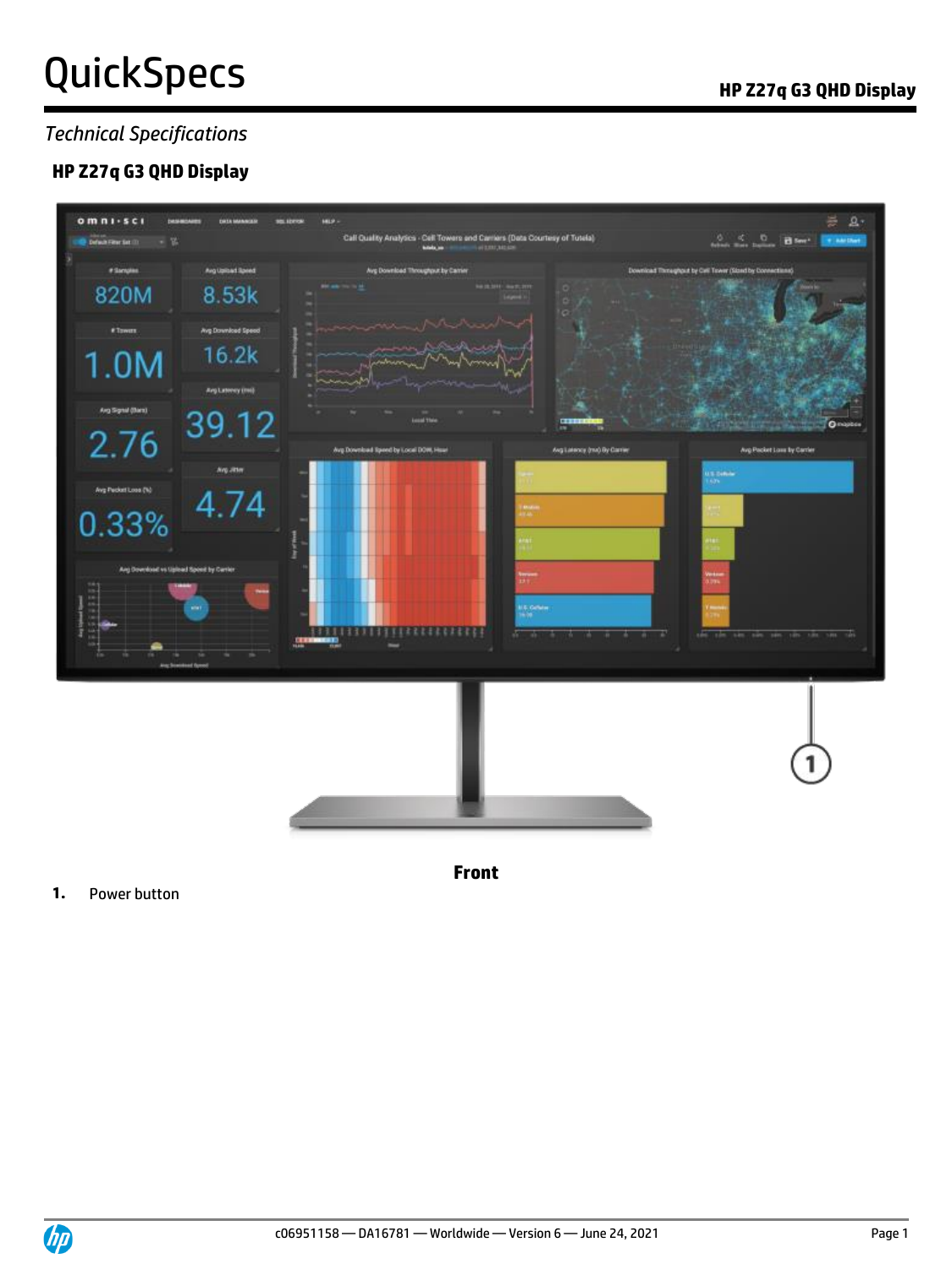### *Technical Specifications*

### **HP Z27q G3 QHD Display**



- 
- 
- **3.** Master power switch **9.** USB port
- 
- **5.** HDMI port **11.** USB Port
- 

### **Back**

- **1.** OSD control **7.** DisplayPort™ connector (out)
- **2.** Security cable slot **8.** USB Type-B port (upstream)
	-
- **4.** Power connector **10.** USB port (Battery charging 1.2, 7.5W)
	-
- **6.** DisplayPort™ connector **12.** USB port (Battery charging 1.2, 7.5W)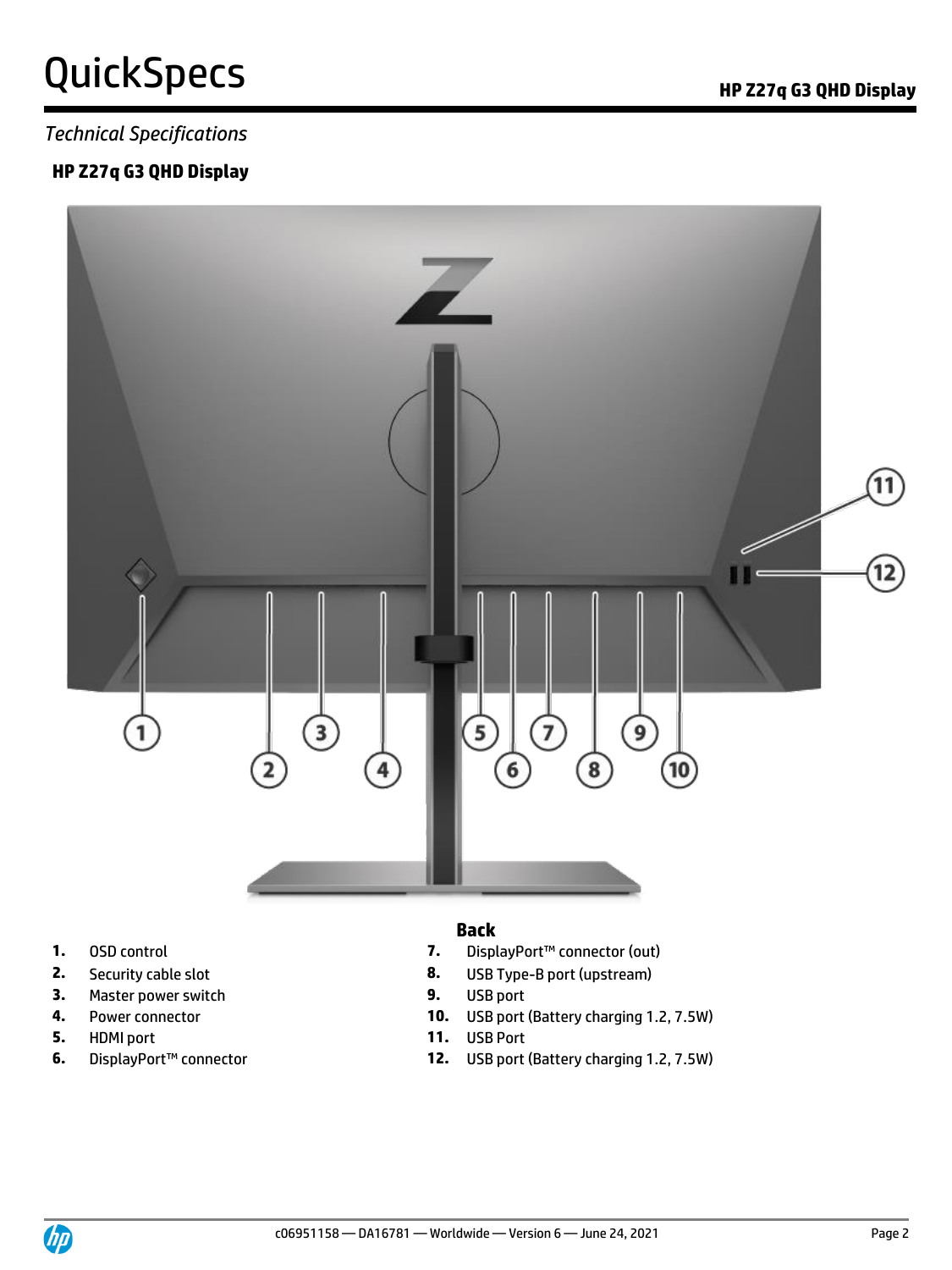## *Technical Specifications*

| <b>Panel Specifications</b>   | <b>Display Size (Diagonal)</b>                                               | 27"                                                                                              |  |
|-------------------------------|------------------------------------------------------------------------------|--------------------------------------------------------------------------------------------------|--|
|                               | <b>Panel Technology</b>                                                      | <b>IPS</b>                                                                                       |  |
|                               | <b>Refresh Rate</b>                                                          | 60 Hz                                                                                            |  |
|                               | <b>Panel Bit Depth</b>                                                       | 8 bit                                                                                            |  |
|                               | <b>Aspect Ratio</b>                                                          | 16:9                                                                                             |  |
|                               | <b>Brightness (Typical)</b>                                                  | 350 nits                                                                                         |  |
|                               | <b>Contrast Ratio (Static)</b>                                               | 1000:1                                                                                           |  |
|                               | <b>Dynamic Contrast Ratio</b>                                                | 10M:1                                                                                            |  |
|                               | <b>Flicker Free</b>                                                          | Yes                                                                                              |  |
|                               | <b>Pixel Pitch</b>                                                           | 0.2331mm                                                                                         |  |
|                               | <b>Pixels Per Inch (Ppi)</b>                                                 | <b>109 PPI</b>                                                                                   |  |
|                               | <b>Backlight Lamp Life Minimum (To Half</b><br><b>Brightness - In Hours)</b> | 40k                                                                                              |  |
|                               | <b>Backlight Type</b>                                                        | Edge-lit                                                                                         |  |
|                               | <b>Screen Treatment</b>                                                      | Anti-glare                                                                                       |  |
|                               | <b>Hardness</b>                                                              | 3H                                                                                               |  |
|                               | Haze                                                                         | 25%                                                                                              |  |
|                               | <b>Response Time (Typical)</b>                                               | 5ms GtG (with overdrive)                                                                         |  |
|                               | <b>Horizontal Viewing Angle (Typical</b><br>Cr > 10                          | $178^\circ$                                                                                      |  |
|                               | <b>Vertical Viewing Angle (Typical Cr&gt;10)</b>                             | $178^\circ$                                                                                      |  |
|                               | <b>Panel Active Area (W X H)</b>                                             | 596.736(H)*335.664(V)                                                                            |  |
|                               | Manufacturers; Actual Performance May Vary Either Higher Or Lower.           | NOTE: Performance Specifications Represent The Typical Specifications Provided By HP's Component |  |
| <b>Color Management</b>       | <b>Factory Color Calibrated</b>                                              | Yes (Delta $E \le 2$ )                                                                           |  |
|                               | <b>Calibrated Color Presets</b>                                              | sRGB, BT.709, P3 D65 (Production after Feb '21)                                                  |  |
|                               | <b>RGB Channel Adjust</b>                                                    | Yes, Gain                                                                                        |  |
|                               | <b>Default Color Temperature</b>                                             | sRGB                                                                                             |  |
| <b>Color</b>                  | <b>sRGB</b>                                                                  | 99%                                                                                              |  |
|                               | <b>P3 D65</b>                                                                | 85%                                                                                              |  |
|                               |                                                                              |                                                                                                  |  |
| <b>Monitor Specifications</b> | <b>Bezel</b>                                                                 | 4-sided Micro Edge                                                                               |  |
|                               | Color                                                                        | (Head) Turbo Silver; (Stand) Turbo Silver                                                        |  |
|                               | <b>Tilt</b>                                                                  | $-5$ to $+20^{\circ}$                                                                            |  |
|                               | <b>Swivel</b>                                                                | ±45°                                                                                             |  |
|                               | <b>Pivot</b>                                                                 | ±90                                                                                              |  |
|                               | <b>Height Adjust Range</b>                                                   | <b>150mm</b>                                                                                     |  |
|                               | <b>VESA Mounting</b>                                                         | N/A                                                                                              |  |
|                               | <b>Security Lock Ready</b>                                                   | <b>Standard Security Lock Slot</b>                                                               |  |
|                               | <b>Detachable Stand</b>                                                      | Yes                                                                                              |  |
|                               | <b>Warranty (Number Of Years)</b>                                            | 3/3/0 for LA, NA, EMEA, APJ; (3/3/3 in select APJ Countries)                                     |  |
|                               | <b>Low Blue Light Mode</b>                                                   | Yes, HP Eye Ease (TÜV Low Blue Light Hardware Solution<br>certified)                             |  |
|                               | <b>Display Management Software</b>                                           | <b>HP Display Center</b>                                                                         |  |

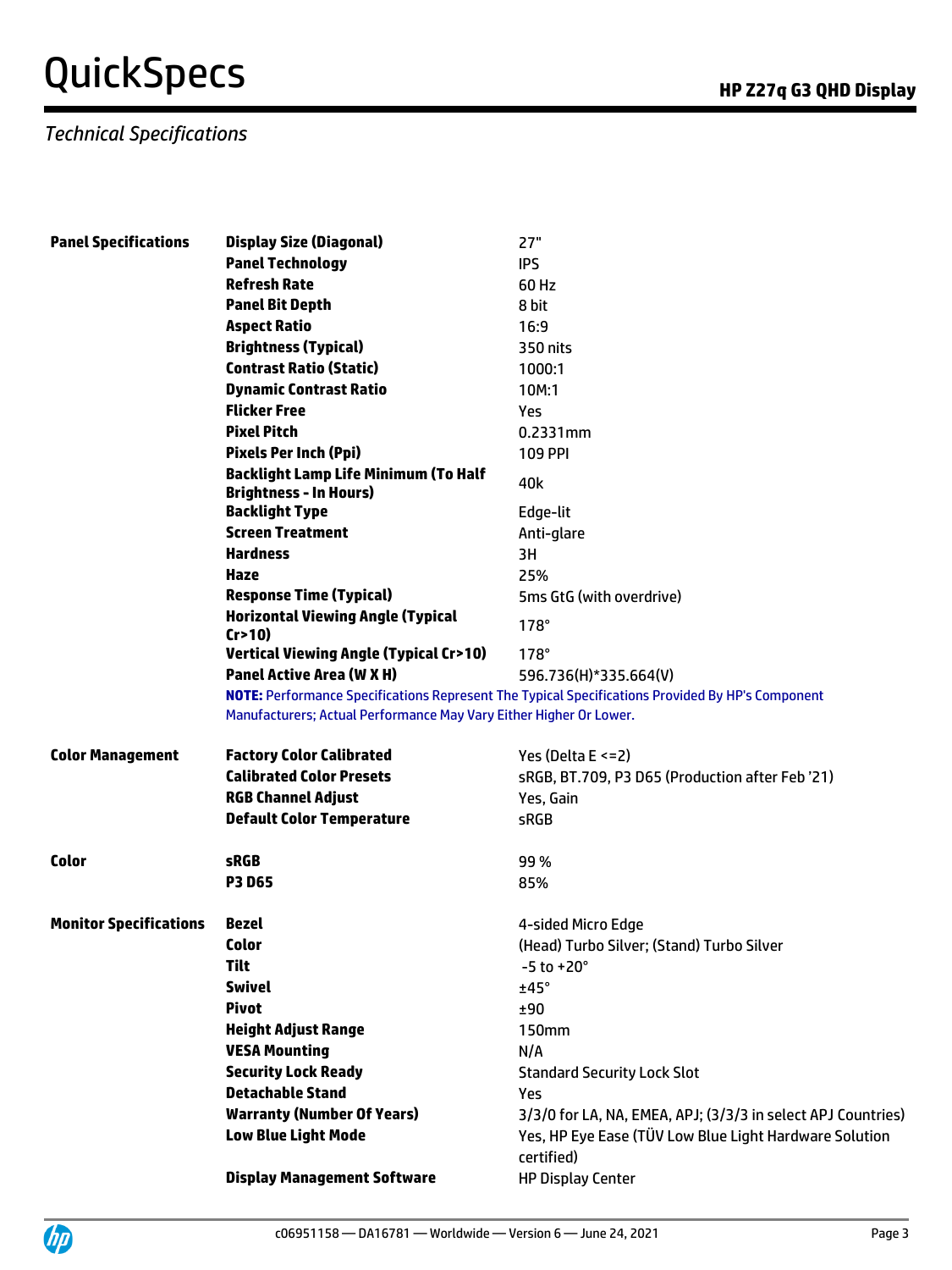## *Technical Specifications*

|                         | On Screen Display                                             | Joystick                                                    |
|-------------------------|---------------------------------------------------------------|-------------------------------------------------------------|
|                         | <b>On Screen Controls</b>                                     | Brightness +, Color, Image, Input, Power, Menu,             |
|                         |                                                               | Management, Information, Exit                               |
|                         | <b>User-Assignable Function Buttons</b>                       | Yes, 4 buttons                                              |
|                         | <b>Native Resolution</b>                                      | QHD (2560 x 1440)                                           |
|                         |                                                               |                                                             |
|                         | <b>Maximum Resolution</b>                                     | 2560 x 1440 @ 60HZ                                          |
|                         | <b>Preset Graphic Modes/Suppored</b>                          | 640 x 480@60Hz                                              |
|                         | <b>Resolutions</b>                                            | 800 x 600@60Hz                                              |
|                         |                                                               | 1024 x 768@60HZ                                             |
|                         |                                                               | 1280 x 720@60Hz                                             |
|                         |                                                               | 1280 x 1024@60Hz                                            |
|                         |                                                               | 1440 x 900@60Hz                                             |
|                         |                                                               | 1600 x 900@60Hz                                             |
|                         |                                                               | 1600 x 1200@60Hz                                            |
|                         |                                                               | 1680 x 1050@60Hz                                            |
|                         |                                                               | 1920 x 1080@60Hz                                            |
|                         |                                                               | 1920 x 1200@60Hz                                            |
|                         |                                                               | 2560 x 1440@60Hz                                            |
|                         | <b>High Definition Video Formats</b>                          | 720 x 480p@60Hz                                             |
|                         |                                                               |                                                             |
|                         |                                                               | 720 x 480i@60Hz                                             |
|                         |                                                               | 1280 x 720p@60Hz                                            |
|                         |                                                               | 720 x 576i@50Hz                                             |
|                         |                                                               | 720 x 576p@50Hz                                             |
|                         |                                                               | 1280 x 720p@50Hz                                            |
|                         |                                                               | 1920 x 1080p@50Hz                                           |
|                         |                                                               | 1920 x 1080p@60Hz                                           |
|                         |                                                               | 1920 x 1080i@50Hz                                           |
|                         |                                                               | 1920 x 1080i@60Hz                                           |
|                         |                                                               | 640 x 480p@60Hz                                             |
|                         | <b>Minimum Vertical Scan Rate</b>                             | 50 Hz                                                       |
|                         | <b>Maximum Vertical Scan Rate</b>                             | 60 Hz                                                       |
|                         | <b>Minimum Horizontal Scan Rate</b>                           | 30.0 kHz                                                    |
|                         | <b>Maximum Horizontal Scan Rate</b>                           | 90.0 kHz                                                    |
|                         | <b>Maximum Pixel Clock</b>                                    | <b>250 MHz</b>                                              |
|                         | <b>User Programmable Modes</b>                                | 10                                                          |
|                         | <b>Languages</b>                                              | 10 (English, Spanish, German, French, Italian, Netherlands, |
|                         |                                                               | Portuguese, Japanese, T-Chinese and S-Chinese)              |
| <b>Connector Types</b>  | DisplayPort™                                                  | 1 DisplayPort™ 1.4                                          |
|                         | DisplayPort™ Out                                              |                                                             |
|                         |                                                               | 1 DisplayPort™ 1.4 out                                      |
|                         | <b>HDMI</b>                                                   | 1 HDMI 2.0                                                  |
|                         | USB-A                                                         | 4 USB-A 3.2 Gen1 (2 for battery charging 1.2, 7.5W)         |
|                         | <b>USB-B (Hub enablement)</b>                                 | 1 USB-B                                                     |
| <b>Special Features</b> | Picture-in-Picture, Picture-by-Picture                        | <b>Yes</b>                                                  |
|                         | DaisyChain/DisplayPort Multi stream<br><b>Transport (MST)</b> | Yes                                                         |
|                         | <b>User Updateable Firmware</b>                               | Yes                                                         |

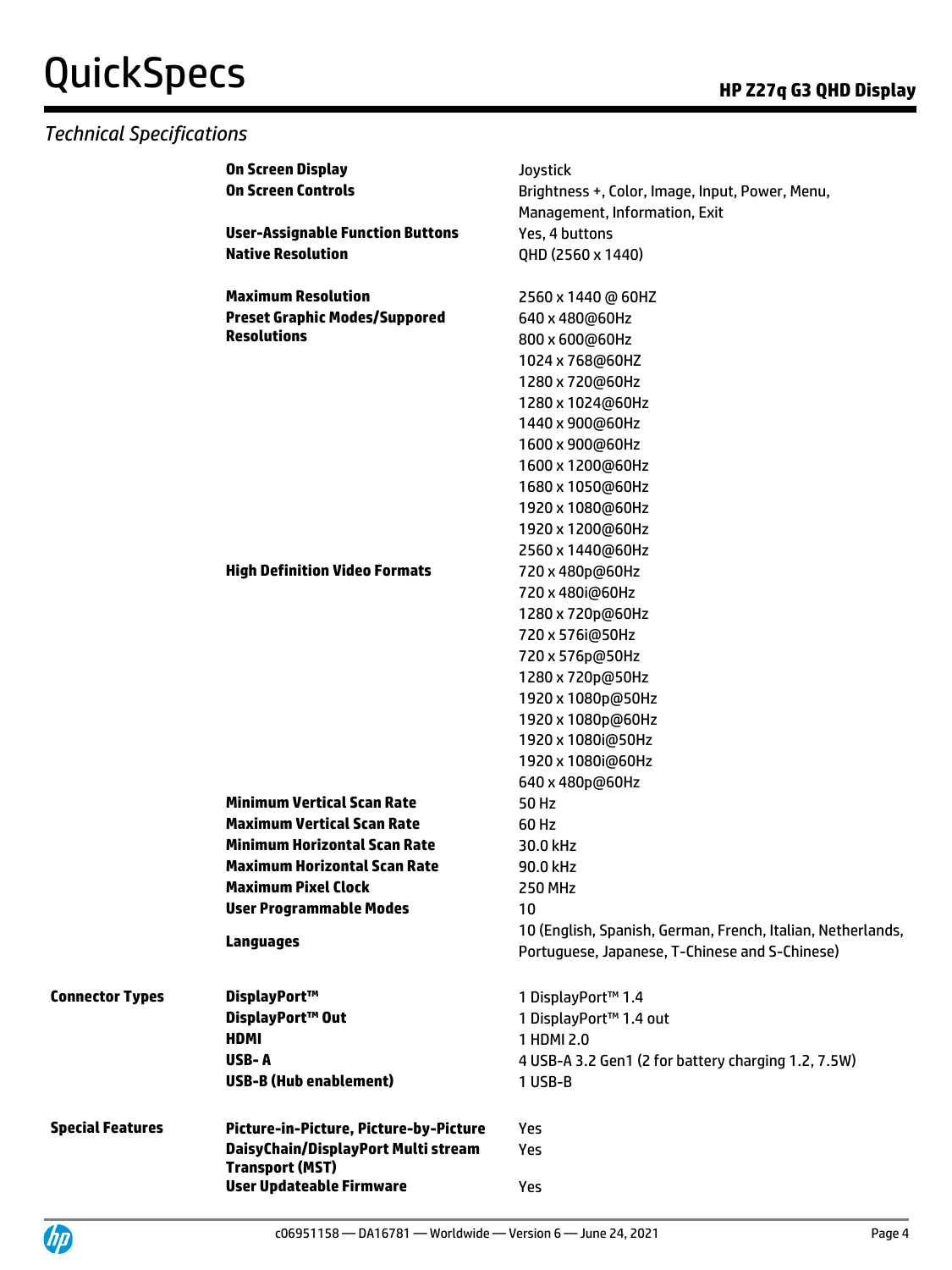## *Technical Specifications*

| <b>Power &amp; Operating</b>                            | <b>Power Supply</b>                                     | Internal                                            |
|---------------------------------------------------------|---------------------------------------------------------|-----------------------------------------------------|
| <b>Specs</b>                                            | <b>Power Source</b>                                     | 100 - 240 VAC 50/60 Hz                              |
|                                                         | <b>Power Consumption-MAX</b>                            | 69W                                                 |
|                                                         | <b>Energy Saving/Stand By Mode</b>                      | 0.5W                                                |
|                                                         | <b>Power Consumption- Typical</b>                       | 35W                                                 |
|                                                         | <b>Power Cable Length</b>                               | 1.9 <sub>m</sub>                                    |
|                                                         |                                                         |                                                     |
| <b>ENERGY STAR Data</b>                                 | <b>Operational Mode at 100 VAC</b>                      | 18.36W                                              |
|                                                         | <b>Operational Mode at 115 VAC</b>                      | 18.28W                                              |
|                                                         | <b>Operational Mode at 230 VAC</b>                      | 18.34W                                              |
|                                                         |                                                         |                                                     |
| <b>EU Energy Efficiency</b><br><b>Class (ERP Lot-5)</b> | <b>On-mode Power Consumption</b>                        | 23 W                                                |
|                                                         | <b>Annual Power Consumption</b>                         | 34 kWh                                              |
|                                                         | <b>Energy Efficiency Class</b>                          | F                                                   |
| <b>Operating Conditions</b>                             | <b>Operating Temperature - Celsius</b>                  | $5^\circ - 35^\circ C$                              |
|                                                         | <b>Operating Temperature - Fahrenheit</b>               | $41^{\circ} - 95^{\circ}$ F                         |
|                                                         | <b>Non-Operating Temperature - Celsius</b>              | $-34^{\circ} - 60^{\circ}$ C                        |
|                                                         | <b>Non-Operating Temperature -</b>                      | $29^{\circ} - 140^{\circ}F$                         |
|                                                         | <b>Fahrenheit</b>                                       |                                                     |
|                                                         | <b>Operating Humidity</b>                               | 20 - 80% Relative Humidity (non-condensing)         |
|                                                         | <b>Non-Operating Humidity</b>                           | $5 - 95%$                                           |
|                                                         | <b>Operating Altitude</b>                               | $0 - 5,000$ m (16,400 ft.)                          |
|                                                         | <b>Non-operating Altitude</b>                           | $0 - 12.192$ m (40,000 ft.)                         |
| <b>Environmental</b>                                    | Mercury-free LED display backlighting                   | Yes, Mercury-free LED backlighting                  |
| <b>Features and</b>                                     | <b>Arsenic-Free Display Glass</b>                       | Yes                                                 |
| <b>Certifications</b>                                   | <b>Low Halogen</b>                                      | Yes                                                 |
|                                                         |                                                         | WW application                                      |
|                                                         |                                                         | CE,CB,KC/KCC/NOM/PSB/EAC/GS/TUV-S/ISO 9241-307/     |
|                                                         | <b>Agency Approvals And Certifications</b>              | Low Blue Light/ BIS/cTUVus/CCC/CEL/CECP/SEPA/Energy |
|                                                         |                                                         | Star/TCO/TCO Certified                              |
|                                                         |                                                         | Edge/VCCI/FCC/BSMI/WEEE/UAE/Ukraine/ERP/ISC         |
|                                                         | <b>Microsoft WHQL Certification</b>                     | Yes                                                 |
|                                                         | <b>ENERGY STAR<sup>®</sup> Certified</b>                | Yes                                                 |
|                                                         | <b>EPEAT<sup>®</sup> Registered</b>                     |                                                     |
|                                                         | <b>Regions need to verify by country</b>                | Yes                                                 |
|                                                         | <b>China Energy Label</b>                               | <b>CEL Grade 1</b>                                  |
|                                                         | <b>TCO Certified Edge</b>                               | Yes                                                 |
|                                                         | <b>TCO Certified</b>                                    | Yes                                                 |
|                                                         | <b>SmartWay Transport Partnership - NA</b><br>only      | Yes (NA sku)                                        |
| <b>Contains Recycled</b><br><b>Plastics</b>             | <b>Contains Recycled Plastics</b>                       | 81.40%                                              |
|                                                         | <b>Recyclable Packaging (Box, packing</b><br>materials) | 100% recyclable packaging.                          |

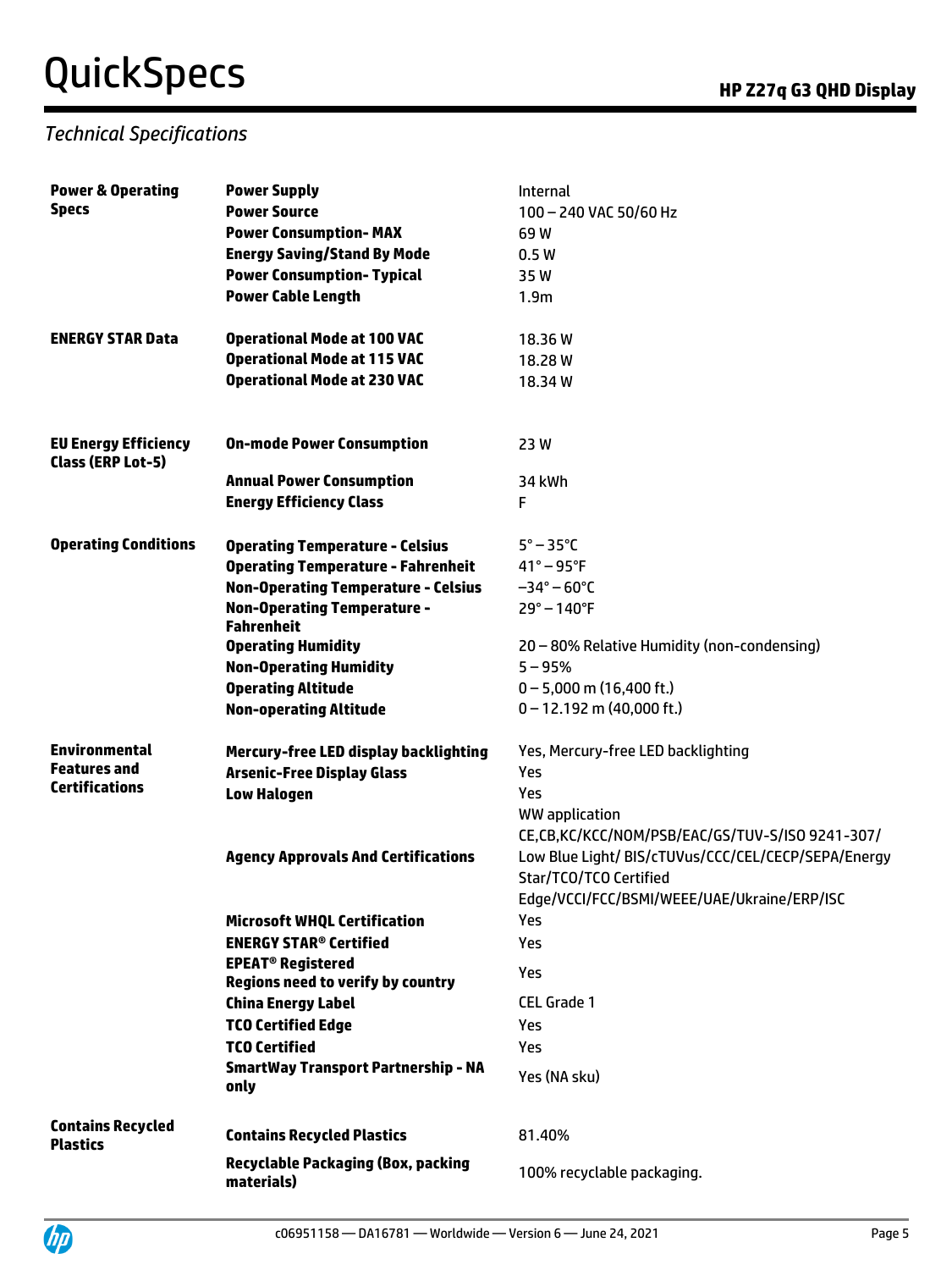## *Technical Specifications*

| <b>Unit Product/Package</b><br><b>Specifications</b> | <b>Product Dimensions</b><br>(Unpacked with stand) (W x D x H)         | 61.23 x 20.5x 53.04 cm | 24.11x8.07 x 20.88 in<br>27.48 x 16.65 x 6.42 in<br>24.11x 1.53 x 14.02 in<br>$9.69 \times 8.07$ in<br>Bottom Cover: 23.69in                                                                                                            |  |  |  |
|------------------------------------------------------|------------------------------------------------------------------------|------------------------|-----------------------------------------------------------------------------------------------------------------------------------------------------------------------------------------------------------------------------------------|--|--|--|
|                                                      | <b>Product Dimensions</b><br>$(Packed)$ $(W \times D \times H)$        | 69.8*42.3*16.3 cm      |                                                                                                                                                                                                                                         |  |  |  |
|                                                      | <b>Display Head Dimensions</b><br>(Unpacked without stand) (W x D x H) | 61.23x3.89x 35.61 cm   |                                                                                                                                                                                                                                         |  |  |  |
|                                                      | <b>Base Area Footprint</b><br>$(w \times d$ mm $)$                     | 246 x 205 mm           |                                                                                                                                                                                                                                         |  |  |  |
|                                                      | <b>Bezel Measurements - Metric</b>                                     | Bottom Cover: 601.8mm  |                                                                                                                                                                                                                                         |  |  |  |
|                                                      | <b>Product Weight</b><br>(Unpacked with stand)                         | 5.8 kg                 | 12.8 <sub>b</sub>                                                                                                                                                                                                                       |  |  |  |
|                                                      | <b>Product Weight</b><br>(Packed)                                      | $9.1$ kg               | 19.8 lb                                                                                                                                                                                                                                 |  |  |  |
|                                                      | <b>Product Weight</b><br>(Head Only)                                   | 4.3 kg                 | 9.48lb                                                                                                                                                                                                                                  |  |  |  |
| What's in the box?                                   | Documentation kit                                                      |                        |                                                                                                                                                                                                                                         |  |  |  |
|                                                      | DP1.4 Cable (1.8m)                                                     |                        |                                                                                                                                                                                                                                         |  |  |  |
|                                                      | HDMI 2.0 cable (1.8m, Production after May'21)                         |                        |                                                                                                                                                                                                                                         |  |  |  |
|                                                      | USB 3.0 Type A to B (1.8m)                                             |                        |                                                                                                                                                                                                                                         |  |  |  |
|                                                      | Power cable                                                            |                        |                                                                                                                                                                                                                                         |  |  |  |
|                                                      | <b>VESA Adapter</b>                                                    |                        |                                                                                                                                                                                                                                         |  |  |  |
|                                                      | Cable Holder                                                           |                        |                                                                                                                                                                                                                                         |  |  |  |
| <b>User Guide and</b><br><b>Warranty Languages</b>   | <b>User Guide Languages</b>                                            | Turkish.               | English, Arabic, S. Chinese, T. Chinese, Czech, Danish,<br>Dutch, Finnish, French, German, Greek, Hungarian, Italian,<br>Japanese, Kazakh, Korean, Norwegian, Polish, Brazilian<br>Portuguese, Russian, Slovenian, Spanish, Swedish and |  |  |  |
|                                                      | <b>Warranty Languages</b>                                              |                        | English, Arabic, S. Chinese, T. Chinese, Czech, Danish,<br>Dutch, Finnish, French, German, Greek, Hungarian, Italian,<br>Japanese, Kazakh, Korean, Norwegian, Polish, Brazilian<br>Portuguese, Russian, Slovenian, Spanish, Swedish and |  |  |  |

Turkish.

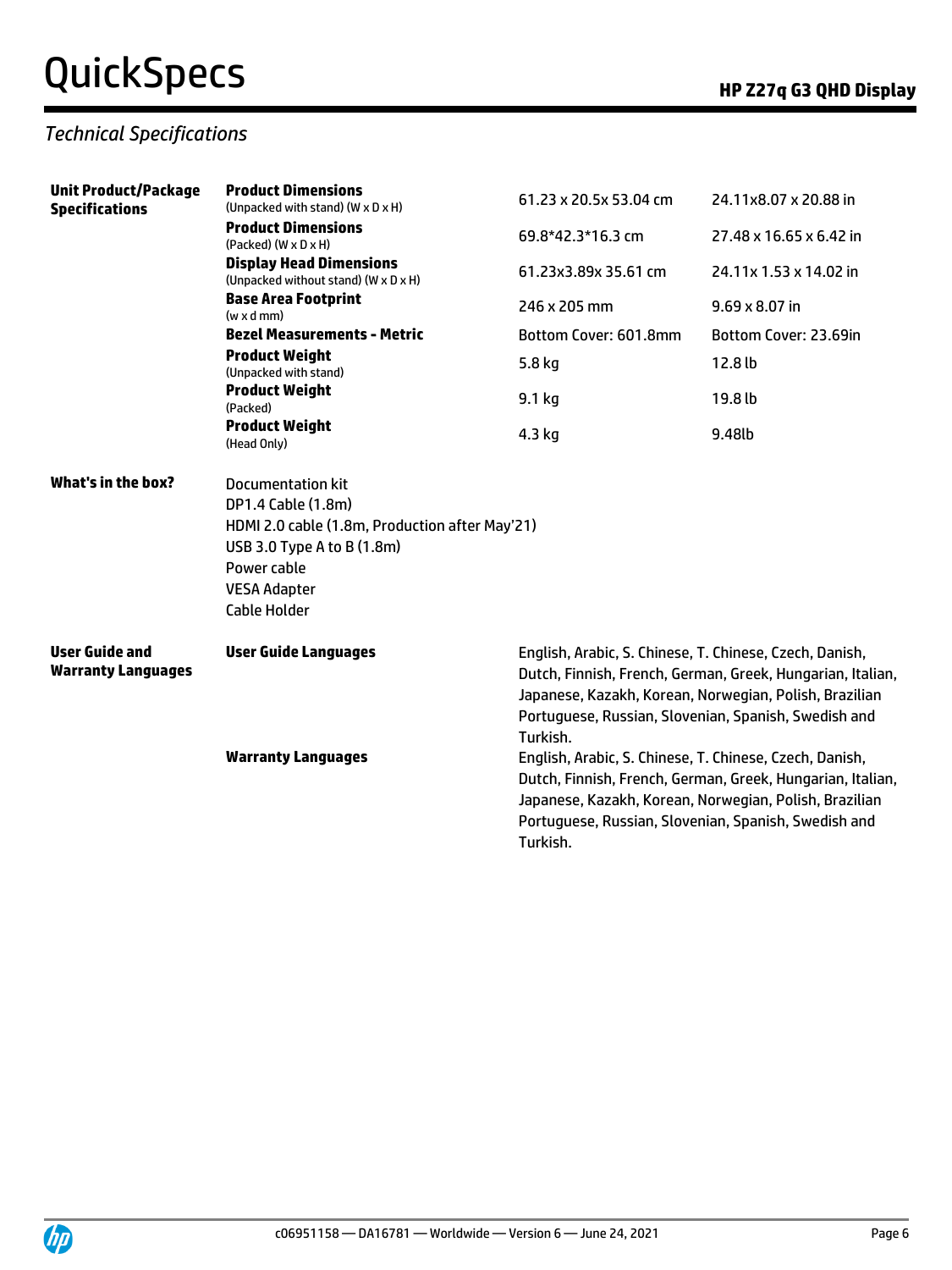### *Technical Specifications*

Copyright © 2021 HP Development Company, L.P.

The information contained herein is subject to change without notice. The only warranties for HP products are set forth in the express limited warranty statements accompanying such products. Nothing herein should be construed as constituting an additional warranty. HP shall not be liable for technical or editorial errors or omissions contained herein. Microsoft and Windows are registered trademarks or trademarks of Microsoft Corporation in the U.S. and/or other countries. ENERGY STAR is a registered trademark owned by the U.S. Environmental Protection Agency.